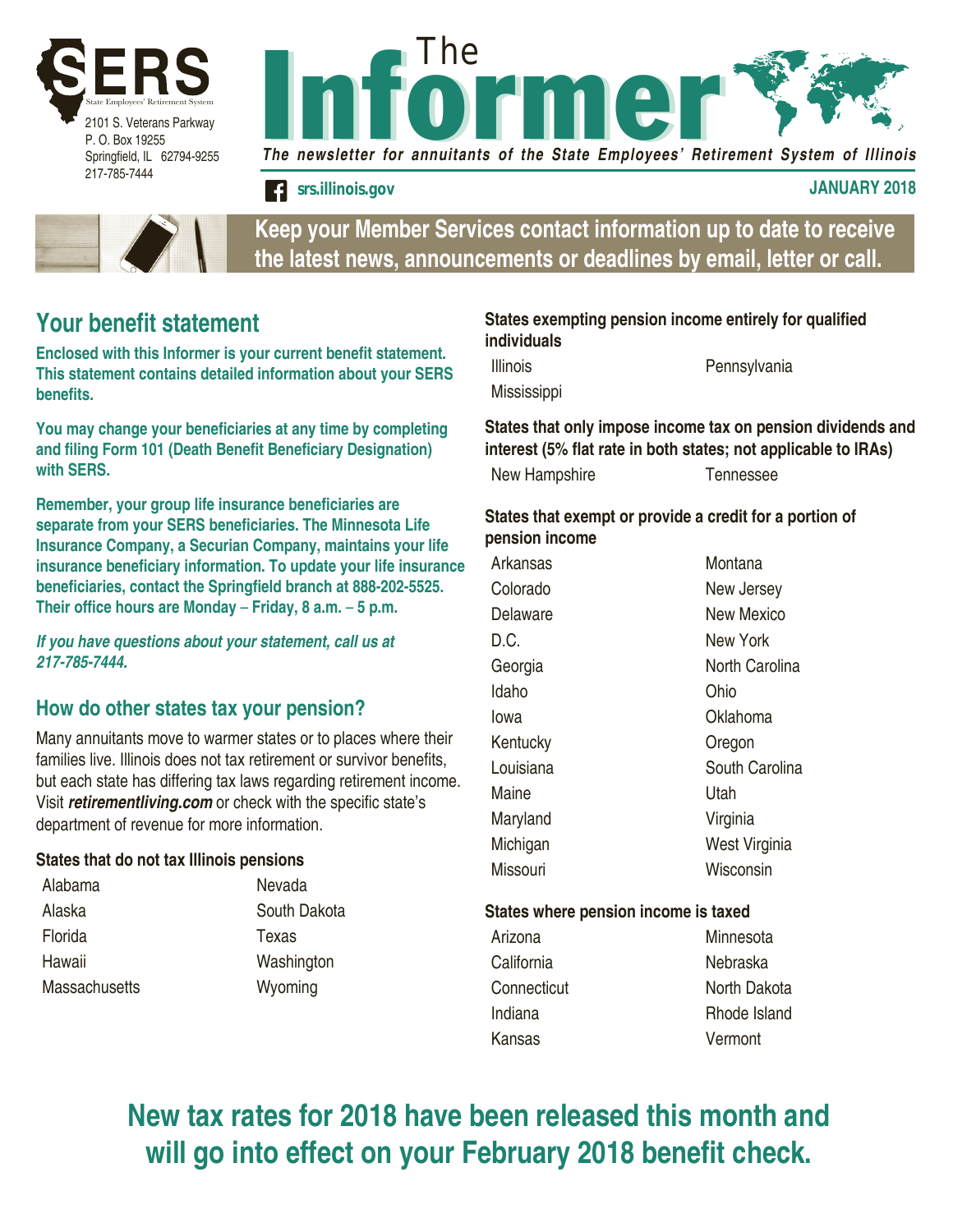

### **1099-R**

In January, the Office of the Comptroller mailed IRS Form 1099-Rs for 2017 SERS benefit payments to all annuitants and survivors. These payments must be reported on IRS Form 1040 under the Income section (Pensions and annuities).

### **W2GI+**

If you carry non-IRS dependent(s) on your state health/ dental insurance, you should receive a Form W2GI+ from the Comptroller's office. Under federal tax law, the premium paid by the state must be added to your annual gross income if a covered dependent does not qualify as your tax dependent because it is subject to federal income tax.

The Form W2GI+ is also issued for all annuitants who carry a group term life insurance policy of \$50,000 or more through the state. Form W2GI+ information is reported on IRS Form 1040 under the Other Taxes section.

### **Federal income tax withholding**

Due to the recent federal tax reform, new federal tax tables will be implemented in February. If your federal tax withholding is based on the tax tables, your February benefit check will likely be subject to less tax withholding, therefore your February check will be higher than your January check.

We recommend you securely view your monthly check stubs through the SRS Member Services website at *memberservices.srs.illinois.gov* to see the details of your deductions and history of transactions.

If you need to change the amount of your federal tax withholding, you can submit a new W-4P to SERS at any time. The W-4P is available at *srs.illinois.gov*, under the Forms link. *Note – SERS is unable to withhold state tax for any state other than Illinois.*

You should contact a qualified tax advisor or an IRS representative at 800-829-1040 with questions about your taxes, including withholdings.

# **Do you feel protected against cyber crimes?**

Whether you're a person who adopts technology easily, or you're a new(er) user, we can all benefit from brushing up on our knowledge of how to protect ourselves from online scams, cyber attacks and more. Home Instead Senior Care's *Protect Seniors Online* is a great resource to help with those topics and more. Don't let the name fool you; internet users of all ages could benefit from this information.

Visit *protectseniorsonline.com/resources* to find more information, including a quiz to see how likely you are to spot a scam.

# **SERS is getting a new look**

As we modernize our operations, we are updating our look and logo. Our new logo (seen in the header) will be implemented in stages and we will have all materials rebranded with our new look and logo by the end of 2018.

This is our new logo.



You might also see the following logo if we send a publication to State Employees' Retirement System members, Judges' Retirement System members and General Assembly Retirement System members at the same time. These are the three retirement systems that make up the State Retirement Systems.





**Over 22,000 retirees have registered for the Member Services website.**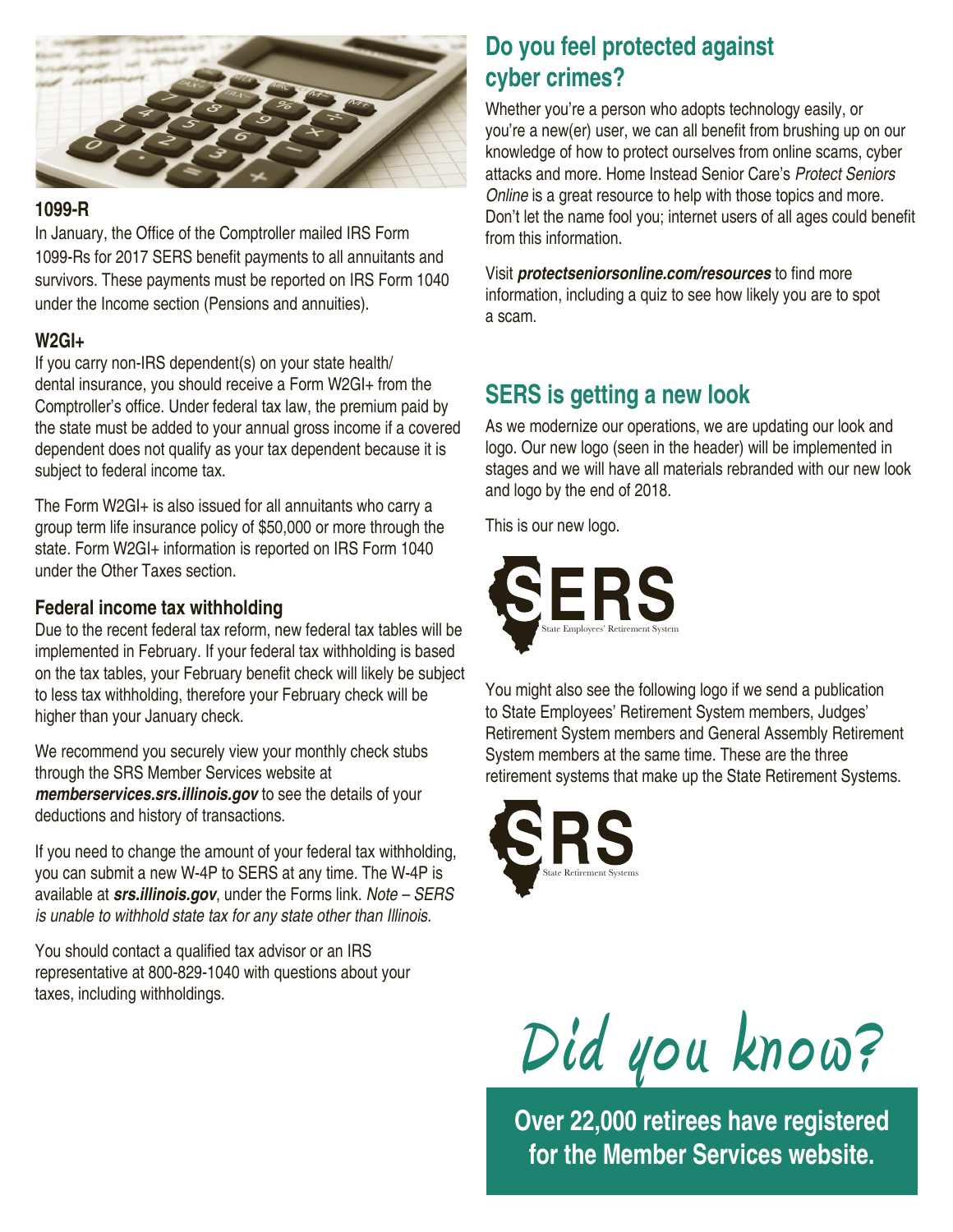

# **Moved recently? Update your address.**

Updating your address is easy. Fill out the Member Change of Address/Member Information Form 501 and mail it to us or email it to *sers@srs.illinois.gov*.

You can find Form 501 on our website under the Forms link or on the Member Services website.

# **Do you have a qualifying survivor?**

If you did not have an eligible survivor when you retired you probably received a survivor contribution refund. If you did receive this refund, a survivor benefit is not payable upon your death, even if you are married at the time of your death. The Death or Survivor Benefits section of the enclosed Statement of Account provides information on the amount of survivor benefits payable in the event of your death, or **lets you know that you took the survivor contribution refund**.

If you received the survivor contribution refund at retirement you may repay this refund in order to establish survivor benefits for your eligible survivor. This repayment option is only available to retirees. A survivor does not have the option to repay this refund after the death of the retiree. If you received the survivor contribution refund and would like to repay in order to reestablish a survivor benefit, please call us at 217-785-6979 for details.

## **Text message updates available soon**

In an effort to better communicate with our members, we are implementing a cell phone texting system. If you have a cell phone number on file with us, we will send you text messages with important messages. We plan on piloting the system in January/ February '18 with a full implementation in the Spring of '18. We will provide an "opt-out" for those who don't want to receive texts.

### **Visit us online**

Did you know you could access a copy of all publications on our website? This includes the newsletters, handbooks and brochures. You can also find helpful information regarding your insurance, any news about upcoming legislation, survivor benefit information and much more. Check us out at *srs.illinois.gov*.

### **Senior discounts**

Many restaurants, grocery stores, retail stores and travel companies offer senior discounts of which you may not be aware. Are you taking full advantage of the savings available to you?

Some of the places specify that you must be a certain age to qualify while others are benefits for AARP members. Some discounts are only available on specific days of the week. Be sure to double check any that are listed on the following website to be sure the establishment will honor the discount prior to arriving.

Check *seniorcitizendiscountlist.org* and click on your state for a full list of places you can save.

> **Be smart about your retirement information. Come to the source.**

> > **Visit** *srs.illinois.gov* **for more information.**

# *Check out our Member Services website memberservices.srs.illinois.gov*